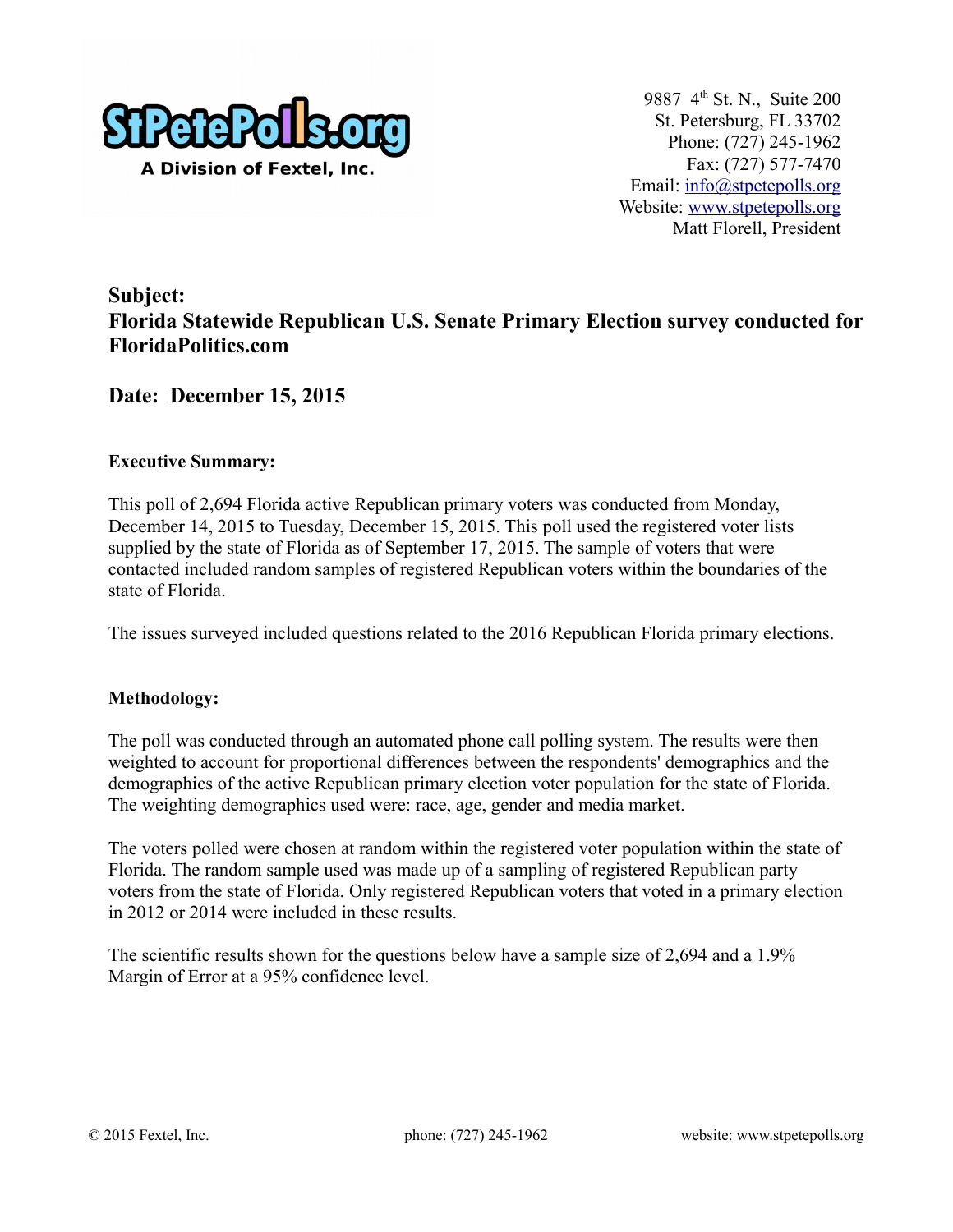# **Respondents' Demographics:**

Here is a summary of the demographic breakdown of the voters who responded to this survey:

| <b>Political Party Breakdown:</b> |         |
|-----------------------------------|---------|
| <b>Republican Party 2694 =</b>    | 100%    |
| Race Breakdown:                   |         |
| White, Not Hispanic 2389 =        | 88.7%   |
| Black, Not Hispanic 24 =          | $0.9\%$ |
| Asian or Pacific Islander 23 =    | $0.9\%$ |
| Hispanic 208 =                    | 7.7%    |
| Other or Unknown $50 =$           | 1.9%    |
| Gender Breakdown:                 |         |
| Male 1249<br>$\equiv$             | 46.4%   |
| Female $1445 =$                   | 53.6%   |
| Age Breakdown:                    |         |
| 18 to 29 $90 =$                   | $3.3\%$ |
| 30 to 49 $414 =$                  | 15.4%   |
| 50 to 69 $1187 =$                 | 44.1%   |
| 70 and up $1003 =$                | 37.2%   |
| <b>Media Market Breakdown:</b>    |         |
| Pensacola 104 =                   | 3.9%    |
| Panama City 56 =                  | 2.1%    |
| Tallahassee $53 =$                | $2.0\%$ |
| Jacksonville 261 =                | $9.7\%$ |
| Gainesville 57 =                  | $2.1\%$ |
| Orlando $633 =$                   | 23.5%   |
| Tampa $678 =$                     | 25.2%   |
| West Palm Beach 271 =             | 10.1%   |
| Fort Myers 192 =                  | 7.1%    |
| Miami $389 =$                     | 14.4%   |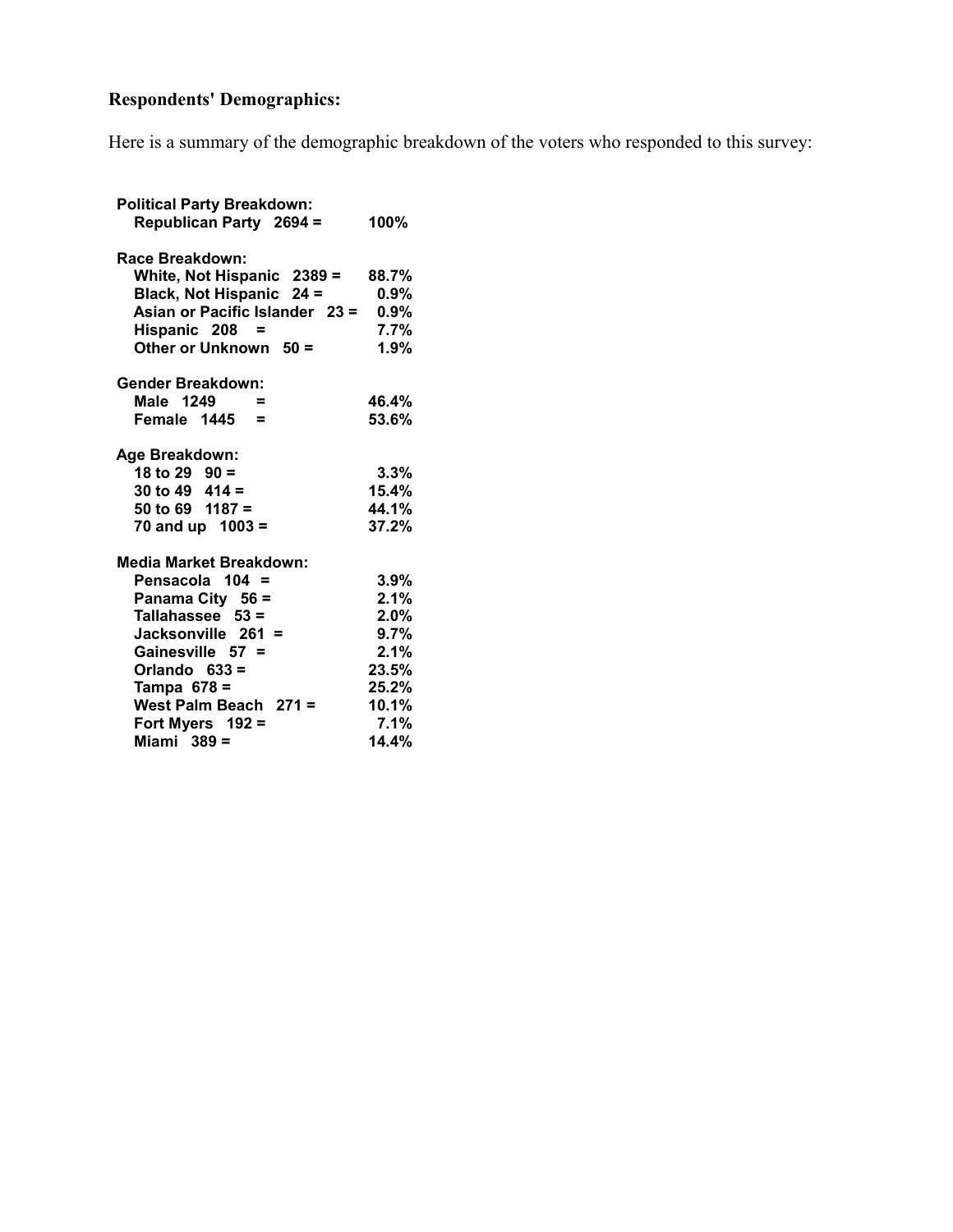# **Summary of Scientific Results:**

|                               | If the Republican primary for US Senator were held today who would you vote for? |
|-------------------------------|----------------------------------------------------------------------------------|
| David Jolly:                  | 20.7%                                                                            |
| Ron DeSantis:                 | 17.6%                                                                            |
| Carlos Lopez-Cantera: 10.3%   |                                                                                  |
| Todd Wilcox:                  | 7.5%                                                                             |
| Unsure or Someone else: 43.9% |                                                                                  |
|                               | Do you have a favorable or unfavorable opinion of David Jolly?                   |
| Favorable:                    | 23.2%                                                                            |
| Unfavorable:                  | 11.8%                                                                            |
| Unsure:                       | 65.0%                                                                            |
|                               | Do you have a favorable or unfavorable opinion of Ron DeSantis?                  |
| Favorable:                    | 21.2%                                                                            |
| Unfavorable:                  | 10.8%                                                                            |
| Unsure:                       | 68.0%                                                                            |
|                               | Do you have a favorable or unfavorable opinion of Carlos Lopez-Cantera?          |
| Favorable:                    | 16.3%                                                                            |
| Unfavorable:                  | 14.8%                                                                            |
| Unsure:                       | 68.9%                                                                            |
|                               | Do you have a favorable or unfavorable opinion of Todd Wilcox?                   |
| Favorable:                    | 14.2%                                                                            |
| Unfavorable:                  | 10.3%                                                                            |
| Unsure:                       | 75.6%                                                                            |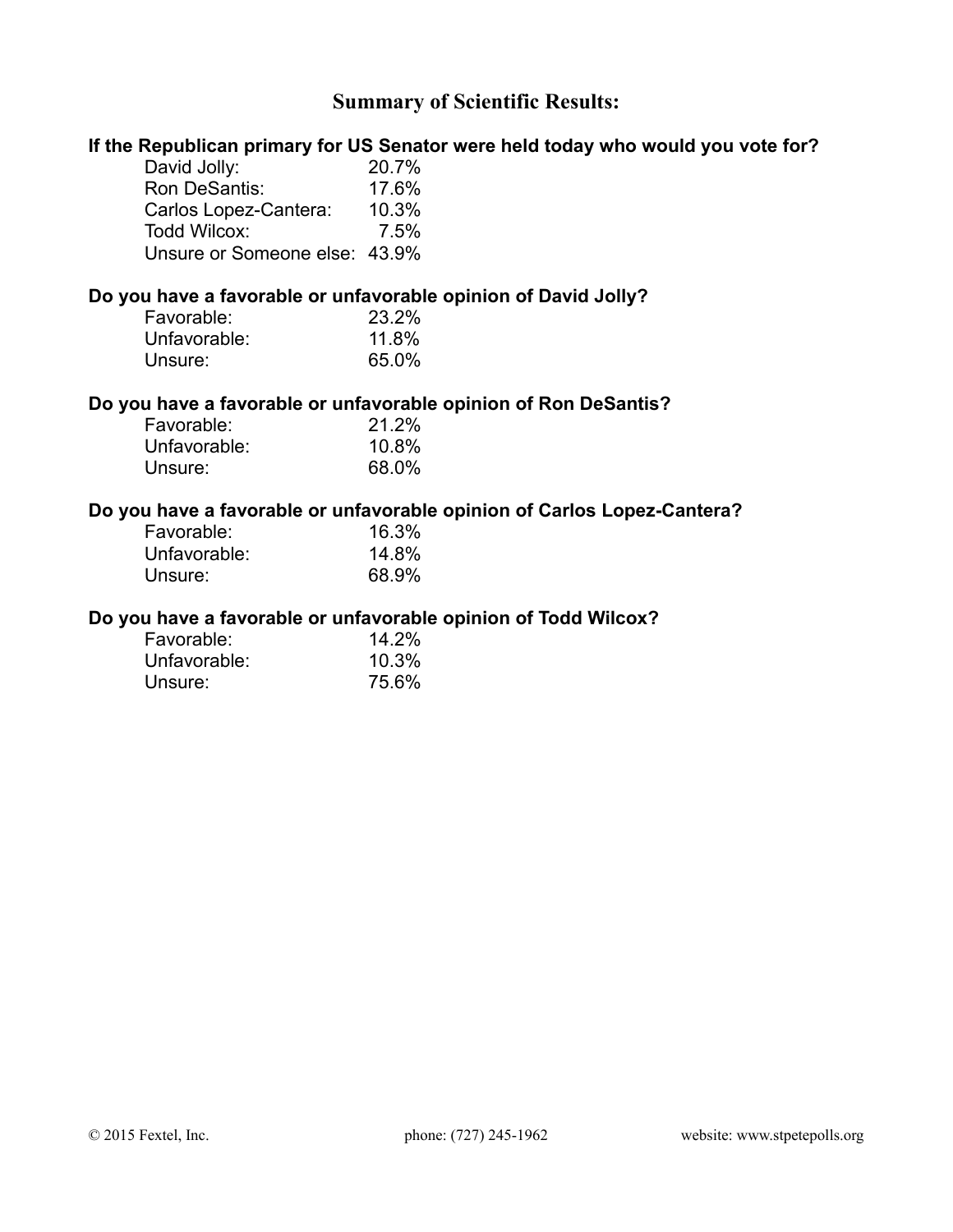## **Detailed Results with Demographic Breakdowns for Each Question:**

**If the Republican primary for US Senator were held today who would you vote for: David Jolly, Ron DeSantis, Carlos Lopez-Cantera or Todd Wilcox?** 

| David Jolly:          | 20.7% |
|-----------------------|-------|
| Ron DeSantis:         | 17.6% |
| Carlos Lopez-Cantera: | 10.3% |
| Todd Wilcox:          | 7.5%  |
| Unsure:               | 43.9% |

| Jolly:<br><b>DeSantis:</b>                                  | 20.7%<br>17.6% |                                                            |         |                |         |                      |                        |       |
|-------------------------------------------------------------|----------------|------------------------------------------------------------|---------|----------------|---------|----------------------|------------------------|-------|
| Lopez-Cantera:                                              | 10.4%          |                                                            |         |                |         |                      |                        |       |
| Wilcox:                                                     | 7.5%           |                                                            |         |                |         |                      |                        |       |
| Other or unsure:                                            | 43.8%          |                                                            |         |                |         |                      |                        |       |
| Race Breakdown:<br>White, Not Hispanic 2389 responses       |                |                                                            |         |                |         |                      |                        |       |
| Jolly:<br>Black, Not Hispanic 24 responses                  | 21.6%          | <b>DeSantis:</b>                                           | 18.7%   | Lopez-Cantera: | 6.6%    | <b>Wilcox: 7.7%</b>  | Other or unsure: 45.3% |       |
| Jolly:                                                      | 37.5%          | <b>DeSantis:</b><br>Asian or Pacific Islander 23 responses | 16.7%   | Lopez-Cantera: | 16.7%   | Wilcox: $8.3\%$      | Other or unsure:       | 20.8% |
| Jolly:<br>Hispanic 208 responses                            | 21.7%          | <b>DeSantis:</b>                                           | 13.0%   | Lopez-Cantera: | 8.7%    | Wilcox: 17.4%        | Other or unsure:       | 39.1% |
| Jolly:<br>Other or Unknown 50 responses                     | 8.2%           | <b>DeSantis:</b>                                           | 7.7%    | Lopez-Cantera: | 52.9%   | <b>Wilcox: 1.9%</b>  | Other or unsure:       | 29.3% |
| Jolly:                                                      | 20.0%          | <b>DeSantis:</b>                                           | $8.0\%$ | Lopez-Cantera: | 12.0%   | <b>Wilcox: 12.0%</b> | Other or unsure: 48.0% |       |
| Gender Breakdown:<br>Male 1249 responses                    |                |                                                            |         |                |         |                      |                        |       |
| Jolly:<br>Female 1445 responses                             | 21.5%          | <b>DeSantis:</b>                                           | 18.5%   | Lopez-Cantera: | 10.6%   | Wilcox: 8.5%         | Other or unsure: 40.8% |       |
| Jolly:                                                      | 20.0%          | <b>DeSantis:</b>                                           | 16.8%   | Lopez-Cantera: | 10.2%   | Wilcox: 6.6%         | Other or unsure: 46.4% |       |
| Age Breakdown:                                              |                |                                                            |         |                |         |                      |                        |       |
| 18 to 29 90 responses                                       |                |                                                            |         |                |         |                      |                        |       |
| Jolly:                                                      | 14.4%          | <b>DeSantis:</b>                                           | 32.2%   | Lopez-Cantera: | 11.1%   | Wilcox: $6.7\%$      | Other or unsure: 35.6% |       |
| 30 to 49 414 responses<br>Jolly:<br>50 to 69 1187 responses | 20.5%          | <b>DeSantis:</b>                                           | 17.6%   | Lopez-Cantera: | 10.1%   | Wilcox: $6.5\%$      | Other or unsure: 45.2% |       |
| Jolly:                                                      | 19.3%          | <b>DeSantis:</b>                                           | 17.9%   | Lopez-Cantera: | 10.8%   | <b>Wilcox: 7.8%</b>  | Other or unsure: 44.2% |       |
| 70 and up 1003 responses<br>Jolly:                          | 23.0%          | <b>DeSantis:</b>                                           | 16.0%   | Lopez-Cantera: | 10.0%   | <b>Wilcox: 7.5%</b>  | Other or unsure: 43.6% |       |
| <b>Media Market Breakdown:</b><br>Pensacola 104 responses   |                |                                                            |         |                |         |                      |                        |       |
| Jolly:                                                      | 15.4%          | <b>DeSantis:</b>                                           | $8.7\%$ | Lopez-Cantera: | 7.7%    | <b>Wilcox: 4.8%</b>  | Other or unsure: 63.5% |       |
| Panama City 56 responses<br>Jolly:                          | 10.7%          | <b>DeSantis:</b>                                           | 14.3%   | Lopez-Cantera: | 10.7%   | <b>Wilcox: 7.1%</b>  | Other or unsure:       | 57.1% |
| Tallahassee 53 responses                                    |                |                                                            |         |                |         |                      |                        |       |
| Jolly:<br>Jacksonville 261 responses                        | 17.0%          | <b>DeSantis:</b>                                           | 9.4%    | Lopez-Cantera: | 18.9%   | Wilcox: 11.3%        | Other or unsure: 43.4% |       |
| Jolly:<br>Gainesville 57 responses                          | 10.7%          | <b>DeSantis:</b>                                           | 33.3%   | Lopez-Cantera: | $5.0\%$ | Wilcox: $6.9\%$      | Other or unsure: 44.1% |       |
| Jolly:<br>Orlando 633 responses                             | 10.5%          | <b>DeSantis:</b>                                           | $5.3\%$ | Lopez-Cantera: | 14.0%   | <b>Wilcox: 10.5%</b> | Other or unsure:       | 59.6% |
| Jolly:                                                      | 9.3%           | <b>DeSantis:</b>                                           | 24.3%   | Lopez-Cantera: | 5.7%    | <b>Wilcox: 10.7%</b> | Other or unsure: 49.9% |       |
| Tampa 678 responses<br>Jolly:                               | 49.4%          | <b>DeSantis:</b>                                           | 10.0%   | Lopez-Cantera: | 3.5%    | Wilcox: 5.9%         | Other or unsure:       | 31.1% |
| West Palm Beach 271 responses<br>Jolly:                     | 11.1%          | <b>DeSantis:</b>                                           | 23.2%   | Lopez-Cantera: | 10.0%   | <b>Wilcox: 5.2%</b>  | Other or unsure:       | 50.6% |
| Fort Myers 192 responses                                    |                |                                                            |         |                |         |                      |                        |       |
| Jolly:<br>Miami 389 responses                               | 18.2%          | <b>DeSantis:</b>                                           | 17.7%   | Lopez-Cantera: | 5.7%    | Wilcox: $9.4\%$      | Other or unsure: 49.0% |       |
| Jolly:                                                      | 8.7%           | <b>DeSantis:</b>                                           | 11.1%   | Lopez-Cantera: | 35.2%   | <b>Wilcox: 5.7%</b>  | Other or unsure:       | 39.3% |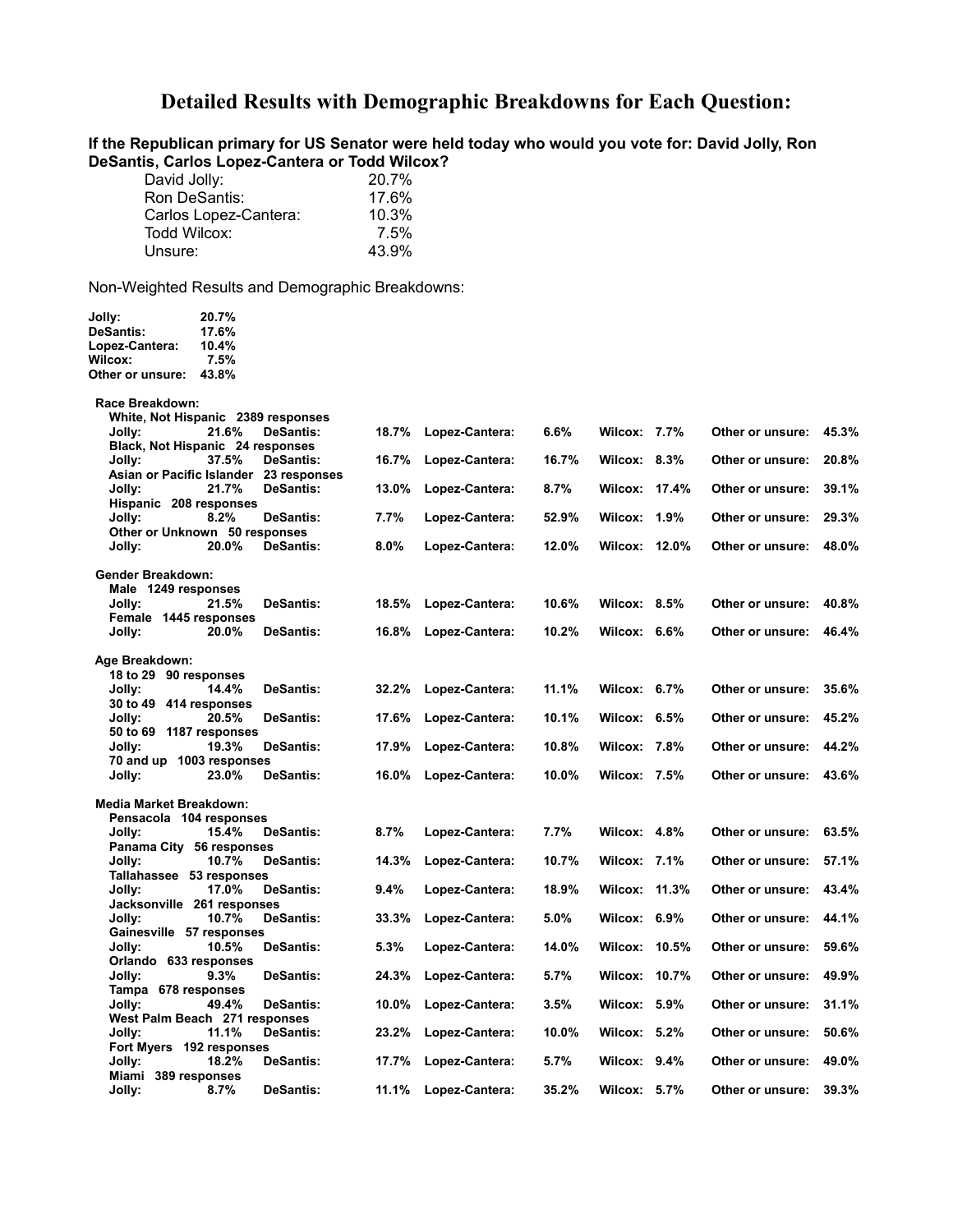#### **Do you have a favorable or unfavorable opinion of David Jolly?**

| Favorable:   | 23.2% |
|--------------|-------|
| Unfavorable: | 11.8% |
| Unsure:      | 65.0% |

| Favorable:<br>Unfavorable:<br>Unsure:    | 23.2%<br>11.8%<br>65.0% |              |         |         |       |
|------------------------------------------|-------------------------|--------------|---------|---------|-------|
| Race Breakdown:                          |                         |              |         |         |       |
| White, Not Hispanic 2389 responses       |                         |              |         |         |       |
| <b>Favorable:</b>                        | 23.7%                   | Unfavorable: | 11.7%   | Unsure: | 64.6% |
| Black, Not Hispanic 24 responses         |                         |              |         |         |       |
| Favorable:                               | 33.3%                   | Unfavorable: | 12.5%   | Unsure: | 54.2% |
| Asian or Pacific Islander 23 responses   |                         |              |         |         |       |
| Favorable:                               | 26.1%                   | Unfavorable: | 4.3%    | Unsure: | 69.6% |
| Hispanic 208 responses                   |                         |              |         |         |       |
| Favorable:                               | 16.8%                   | Unfavorable: | 14.4%   | Unsure: | 68.8% |
| Other or Unknown 50 responses            |                         |              |         |         |       |
| Favorable:                               | 22.0%                   | Unfavorable: | 8.0%    | Unsure: | 70.0% |
|                                          |                         |              |         |         |       |
| <b>Gender Breakdown:</b>                 |                         |              |         |         |       |
| Male 1249 responses<br>Favorable:        | 25.2%                   | Unfavorable: | 12.3%   | Unsure: | 62.4% |
| Female 1445 responses                    |                         |              |         |         |       |
| Favorable:                               | 21.5%                   | Unfavorable: | 11.3%   | Unsure: | 67.1% |
|                                          |                         |              |         |         |       |
| Age Breakdown:                           |                         |              |         |         |       |
| 18 to 29 90 responses                    |                         |              |         |         |       |
| Favorable:                               | 22.2%                   | Unfavorable: | 15.6%   | Unsure: | 62.2% |
| 30 to 49 414 responses                   |                         |              |         |         |       |
| Favorable:                               | 20.5%                   | Unfavorable: | 12.3%   | Unsure: | 67.1% |
| 50 to 69 1187 responses                  |                         |              |         |         |       |
| Favorable:                               | 21.9%                   | Unfavorable: | 13.1%   | Unsure: | 65.0% |
| 70 and up 1003 responses                 |                         |              |         |         |       |
| Favorable:                               | 26.0%                   | Unfavorable: | 9.8%    | Unsure: | 64.2% |
|                                          |                         |              |         |         |       |
| Media Market Breakdown:                  |                         |              |         |         |       |
| Pensacola 104 responses                  |                         |              |         |         |       |
| Favorable:                               | 14.4%                   | Unfavorable: | $7.7\%$ | Unsure: | 77.9% |
| Panama City 56 responses                 |                         |              |         |         |       |
| <b>Favorable:</b>                        | 14.3%                   | Unfavorable: | $8.9\%$ | Unsure: | 76.8% |
| Tallahassee 53 responses                 |                         |              |         |         |       |
| Favorable:<br>Jacksonville 261 responses | 24.5%                   | Unfavorable: | 7.5%    | Unsure: | 67.9% |
| Favorable:                               | 15.7%                   | Unfavorable: | 5.7%    | Unsure: | 78.5% |
| Gainesville 57 responses                 |                         |              |         |         |       |
| <b>Favorable:</b>                        | 14.0%                   | Unfavorable: | 10.5%   | Unsure: | 75.4% |
| Orlando 633 responses                    |                         |              |         |         |       |
| Favorable:                               | 14.7%                   | Unfavorable: | $9.6\%$ | Unsure: | 75.7% |
| Tampa 678 responses                      |                         |              |         |         |       |
| Favorable:                               | 45.3%                   | Unfavorable: | 17.0%   | Unsure: | 37.8% |
| West Palm Beach 271 responses            |                         |              |         |         |       |
| Favorable:                               | 17.3%                   | Unfavorable: | 10.7%   | Unsure: | 72.0% |
| <b>Fort Myers</b>                        | 192 responses           |              |         |         |       |
| Favorable:                               | 19.8%                   | Unfavorable: | 11.5%   | Unsure: | 68.8% |
| Miami 389 responses                      |                         |              |         |         |       |
| <b>Favorable:</b>                        | 14.4%                   | Unfavorable: | 13.6%   | Unsure: | 72.0% |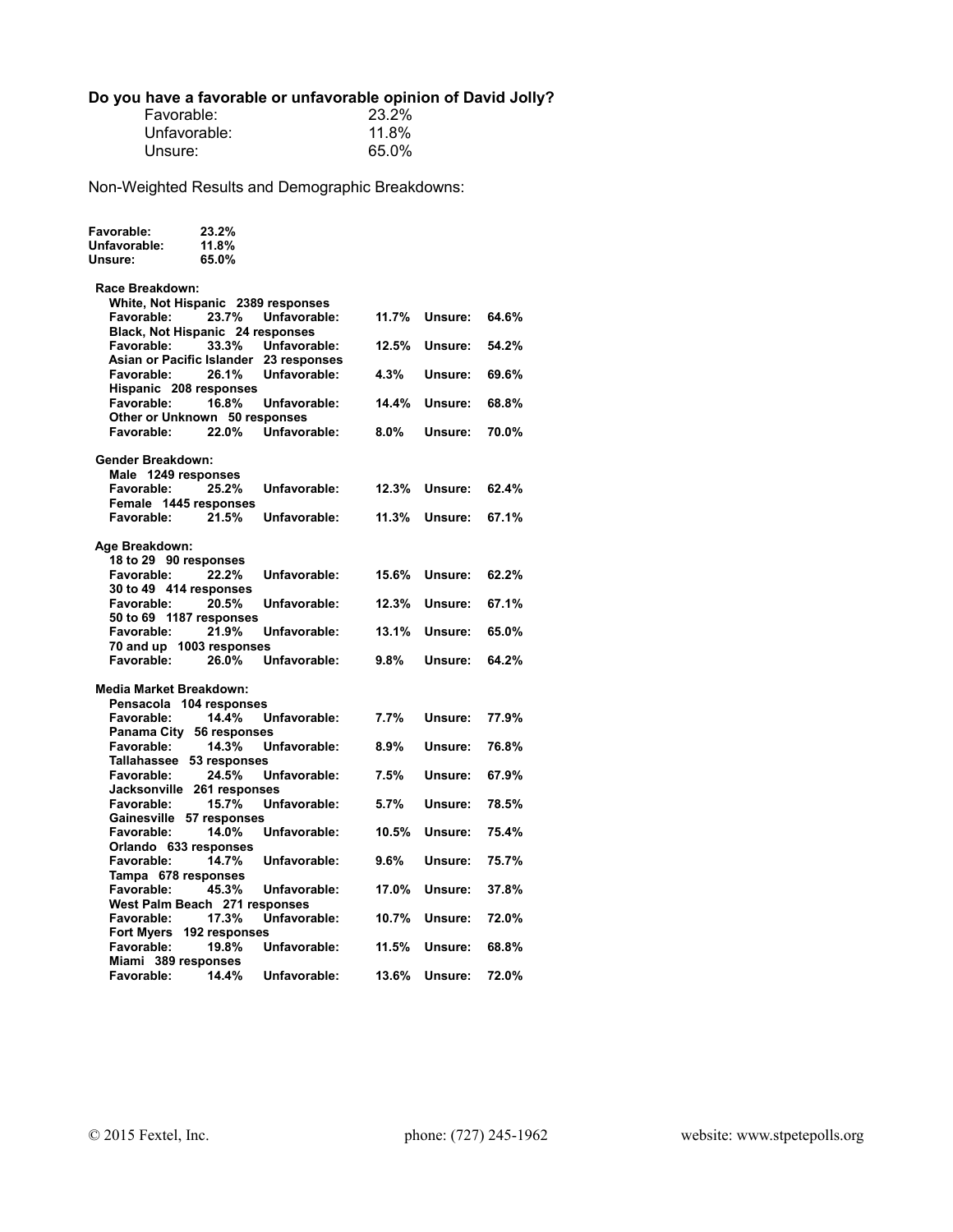#### **Do you have a favorable or unfavorable opinion of Ron DeSantis?**

| Favorable:   | 21.2% |
|--------------|-------|
| Unfavorable: | 10.8% |
| Unsure:      | 68.0% |

| Favorable:<br>Unfavorable:<br>Unsure:          | 21.2%<br>10.8%<br>68.0% |              |         |         |       |
|------------------------------------------------|-------------------------|--------------|---------|---------|-------|
| Race Breakdown:                                |                         |              |         |         |       |
| White, Not Hispanic 2389 responses             |                         |              |         |         |       |
| Favorable:<br>Black, Not Hispanic 24 responses | 21.5%                   | Unfavorable: | 10.6%   | Unsure: | 67.9% |
| Favorable:                                     | 29.2%                   | Unfavorable: | 25.0%   | Unsure: | 45.8% |
| Asian or Pacific Islander 23 responses         |                         |              |         |         |       |
| Favorable:                                     | 13.0%                   | Unfavorable: | 17.4%   | Unsure: | 69.6% |
| Hispanic 208 responses<br>Favorable:           | 18.3%                   | Unfavorable: | 10.6%   | Unsure: | 71.2% |
| Other or Unknown 50 responses                  |                         |              |         |         |       |
| Favorable:                                     | 16.0%                   | Unfavorable: | 12.0%   | Unsure: | 72.0% |
|                                                |                         |              |         |         |       |
| <b>Gender Breakdown:</b>                       |                         |              |         |         |       |
| Male 1249 responses<br><b>Favorable:</b>       | 22.1%                   | Unfavorable: | 12.1%   | Unsure: | 65.8% |
| Female 1445 responses                          |                         |              |         |         |       |
| Favorable:                                     | 20.3%                   | Unfavorable: | 9.7%    | Unsure: | 70.0% |
|                                                |                         |              |         |         |       |
| Age Breakdown:                                 |                         |              |         |         |       |
| 18 to 29 90 responses<br><b>Favorable:</b>     | 28.9%                   | Unfavorable: | $8.9\%$ | Unsure: | 62.2% |
| 30 to 49 414 responses                         |                         |              |         |         |       |
| Favorable:                                     | 21.3%                   | Unfavorable: | 12.3%   | Unsure: | 66.4% |
| 50 to 69 1187 responses                        |                         |              |         |         |       |
| Favorable:                                     | 21.4%                   | Unfavorable: | 11.8%   | Unsure: | 66.8% |
| 70 and up 1003 responses<br>Favorable:         | 20.1%                   | Unfavorable: | 9.2%    | Unsure: | 70.7% |
|                                                |                         |              |         |         |       |
| <b>Media Market Breakdown:</b>                 |                         |              |         |         |       |
| Pensacola 104 responses                        |                         |              |         |         |       |
| Favorable:                                     | 12.5%                   | Unfavorable: | 8.7%    | Unsure: | 78.8% |
| Panama City 56 responses<br>Favorable:         | 17.9%                   | Unfavorable: | 10.7%   | Unsure: | 71.4% |
| Tallahassee 53 responses                       |                         |              |         |         |       |
| Favorable:                                     | 20.8%                   | Unfavorable: | 11.3%   | Unsure: | 67.9% |
| Jacksonville 261 responses                     |                         |              |         |         |       |
| Favorable:                                     | 32.2%                   | Unfavorable: | 5.7%    | Unsure: | 62.1% |
| Gainesville 57 responses                       |                         |              |         |         |       |
| Favorable:<br>Orlando 633 responses            | 10.5%                   | Unfavorable: | 8.8%    | Unsure: | 80.7% |
| Favorable:                                     | 22.9%                   | Unfavorable: | 9.3%    | Unsure: | 67.8% |
| Tampa 678 responses                            |                         |              |         |         |       |
| Favorable:                                     | 18.1%                   | Unfavorable: | 15.2%   | Unsure: | 66.7% |
| West Palm Beach 271 responses                  |                         |              |         |         |       |
| <b>Favorable:</b>                              | 23.2%                   | Unfavorable: | 9.6%    | Unsure: | 67.2% |
| Fort Myers 192 responses<br>Favorable:         | 22.4%                   | Unfavorable: | 9.9%    | Unsure: | 67.7% |
| Miami 389 responses                            |                         |              |         |         |       |
| Favorable:                                     | 18.5%                   | Unfavorable: | 11.1%   | Unsure: | 70.4% |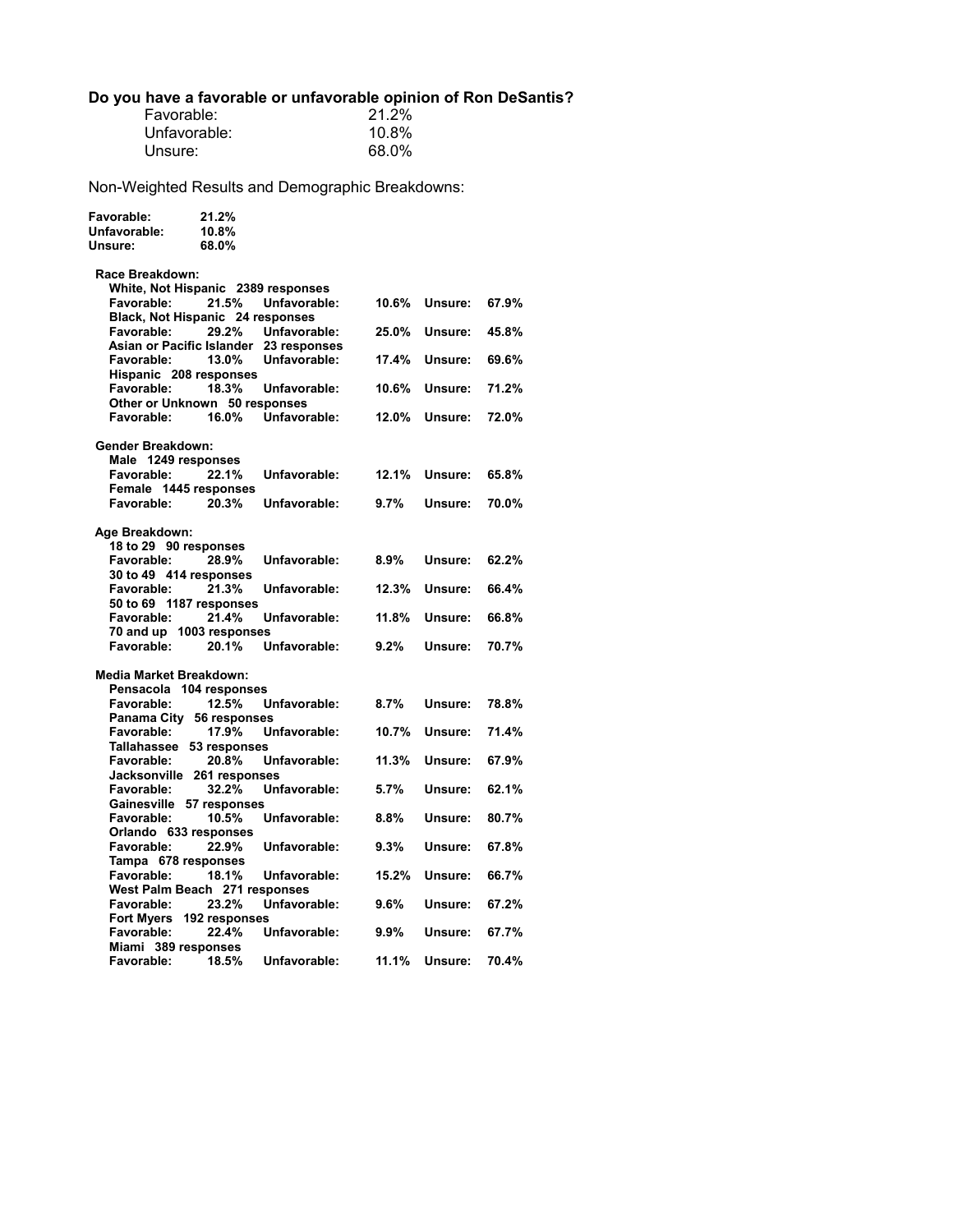### **Do you have a favorable or unfavorable opinion of Carlos Lopez-Cantera?**

| Favorable:   | 16.3% |
|--------------|-------|
| Unfavorable: | 14.8% |
| Unsure:      | 68.9% |

| Favorable:<br>Unfavorable:<br>Unsure:       | 16.4%<br>14.8%<br>68.8% |              |          |         |       |
|---------------------------------------------|-------------------------|--------------|----------|---------|-------|
| Race Breakdown:                             |                         |              |          |         |       |
| White, Not Hispanic 2389 responses          |                         |              |          |         |       |
| Favorable:                                  | 13.1%                   | Unfavorable: | 15.2%    | Unsure: | 71.7% |
| Black, Not Hispanic 24 responses            |                         |              |          |         |       |
| Favorable:                                  | 12.5%                   | Unfavorable: | 25.0%    | Unsure: | 62.5% |
| Asian or Pacific Islander 23 responses      |                         |              |          |         |       |
| Favorable:                                  | 17.4%                   | Unfavorable: | 8.7%     | Unsure: | 73.9% |
| Hispanic 208 responses                      |                         |              |          |         |       |
| Favorable:                                  | 54.8%                   | Unfavorable: | 8.7%     | Unsure: | 36.5% |
| Other or Unknown 50 responses<br>Favorable: | 16.0%                   | Unfavorable: | 18.0%    | Unsure: | 66.0% |
|                                             |                         |              |          |         |       |
| <b>Gender Breakdown:</b>                    |                         |              |          |         |       |
| Male 1249 responses                         |                         |              |          |         |       |
| <b>Favorable:</b>                           | 16.4%                   | Unfavorable: | 16.6%    | Unsure: | 67.0% |
| Female 1445 responses                       |                         |              |          |         |       |
| Favorable:                                  | 16.5%                   | Unfavorable: | $13.2\%$ | Unsure: | 70.3% |
|                                             |                         |              |          |         |       |
| Age Breakdown:                              |                         |              |          |         |       |
| 18 to 29 90 responses                       |                         |              |          |         |       |
| Favorable:                                  | 17.8%                   | Unfavorable: | 16.7%    | Unsure: | 65.6% |
| 30 to 49 414 responses                      |                         |              |          |         |       |
| Favorable:                                  | 16.9%                   | Unfavorable: | 14.7%    | Unsure: | 68.4% |
| 50 to 69 1187 responses                     |                         |              |          |         |       |
| Favorable:                                  | 16.3%                   | Unfavorable: | 16.2%    | Unsure: | 67.5% |
| 70 and up 1003 responses<br>Favorable:      | 16.3%                   | Unfavorable: | 13.0%    | Unsure: | 70.8% |
|                                             |                         |              |          |         |       |
| <b>Media Market Breakdown:</b>              |                         |              |          |         |       |
| Pensacola 104 responses                     |                         |              |          |         |       |
| Favorable:                                  | 14.4%                   | Unfavorable: | 12.5%    | Unsure: | 73.1% |
| Panama City 56 responses                    |                         |              |          |         |       |
| Favorable:                                  | $8.9\%$                 | Unfavorable: | 21.4%    | Unsure: | 69.6% |
| Tallahassee 53 responses                    |                         |              |          |         |       |
| Favorable:                                  | 28.3%                   | Unfavorable: | 11.3%    | Unsure: | 60.4% |
| Jacksonville 261 responses                  |                         |              |          |         |       |
| Favorable:                                  | $9.2\%$                 | Unfavorable: | 13.4%    | Unsure: | 77.4% |
| Gainesville 57 responses                    |                         |              |          |         |       |
| Favorable:                                  | 15.8%                   | Unfavorable: | 10.5%    | Unsure: | 73.7% |
| Orlando 633 responses                       |                         |              |          |         |       |
| Favorable:                                  | 11.2%                   | Unfavorable: | 13.1%    | Unsure: | 75.7% |
| Tampa 678 responses<br>Favorable:           | 12.1%                   |              | 18.7%    | Unsure: | 69.2% |
| West Palm Beach 271 responses               |                         | Unfavorable: |          |         |       |
| <b>Favorable:</b>                           | 18.1%                   | Unfavorable: | 14.4%    | Unsure: | 67.5% |
| Fort Myers 192 responses                    |                         |              |          |         |       |
| Favorable:                                  | 13.5%                   | Unfavorable: | 15.1%    | Unsure: | 71.4% |
| Miami 389 responses                         |                         |              |          |         |       |
| Favorable:                                  | 37.8%                   | Unfavorable: | 12.3%    | Unsure: | 49.9% |